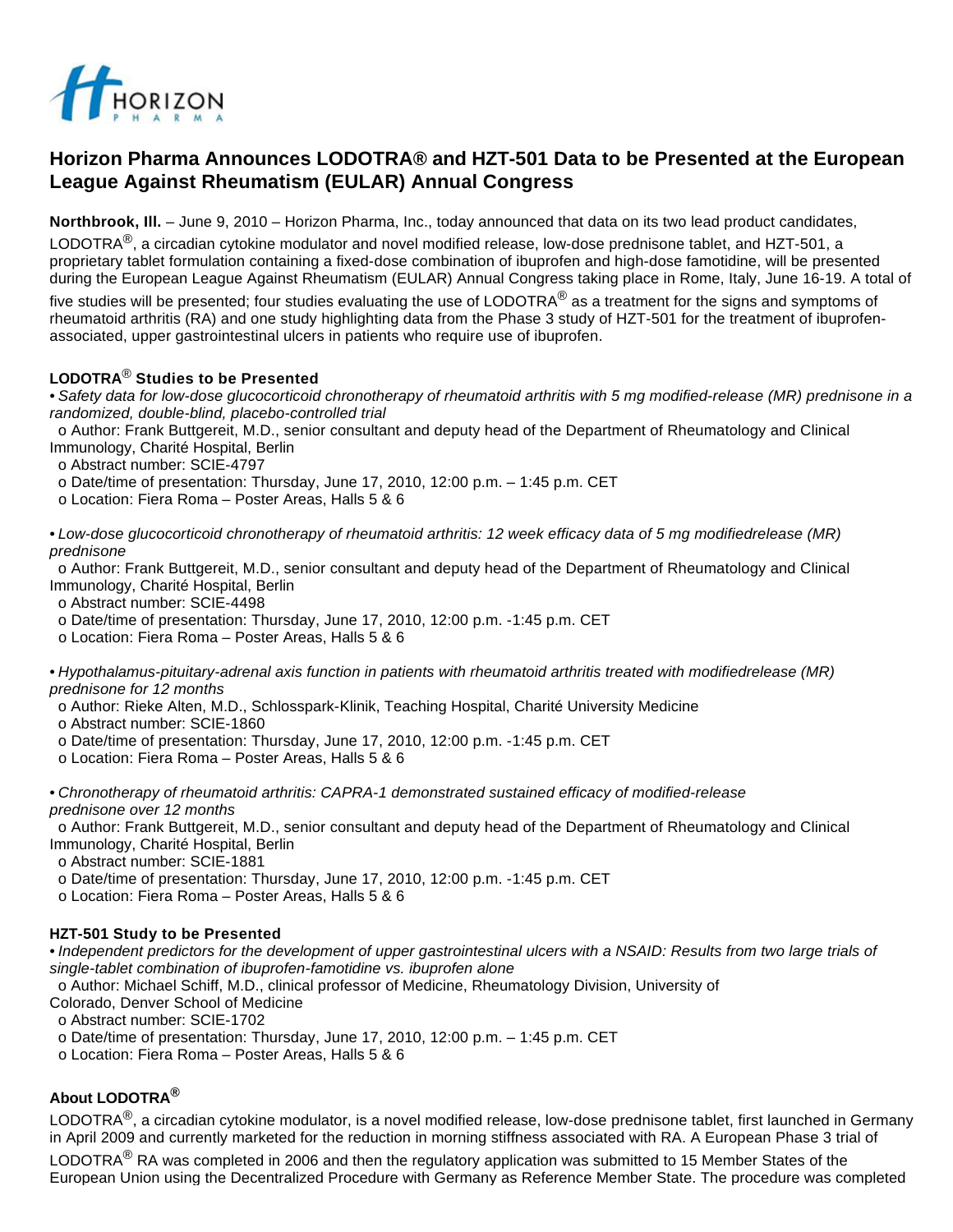in December 2008, resulting in the recommendation to grant an approval of LODOTRA<sup>®</sup> for the treatment of RA and associated morning stiffness in the Reference Member State and the other 14 Concerned Member States, namely Austria, Belgium, Denmark, Finland, France, Italy, Luxembourg, the Netherlands, Norway, Poland, Portugal, Spain, Sweden, and the United Kingdom.

Merck KGaA holds marketing rights to LODOTRA<sup>®</sup> in Germany and Austria and Mundipharma holds marketing rights to LODOTRA<sup>®</sup> for the rest of Europe.

The company has completed a Phase 3 trial for LODOTRA<sup>®</sup> in the United States for the treatment of the signs and symptoms of RA. The company anticipates submitting a New Drug Application (NDA) for LODOTRA<sup>®</sup> for the treatment of the signs and symptoms of RA to the U.S. Food and Drug Administration in the second half of 2010.

LODOTRA<sup>®</sup> is also being investigated for the treatment of severe nocturnal asthma and polymyalgia rheumatica (PMR).

## **About HZT-501**

HZT-501 is a novel, proprietary fixed-dose tablet combining the one of the world's most prescribed NSAIDs, ibuprofen, with a high dose of the most potent H2 antagonist, famotidine, in a single pill. Ibuprofen has proven anti-inflammatory and analgesic properties, whereas famotidine reduces the stomach acid secretion that can cause gastric and duodenal ulceration. By combining ibuprofen and famotidine into a single product, it is believed that ibuprofen's gastrointestinal safety profile will be improved - without altering its ability to reduce pain and inflammation.

#### **About Horizon Pharma**

Horizon Pharma, Inc. is a late-stage biopharmaceutical company focused on the development and commercialization of innovative medicines for pain-related diseases and chronic inflammation. Horizon's product portfolio includes innovative therapies in early- and late-stage development that are designed to improve the efficacy, safety and quality

of life for patients with chronic pain and inflammation. Horizon's most advanced product is LODOTRA<sup>®</sup>, a circadian cytokine modulator (CCM) for the treatment of the signs and symptoms of rheumatoid arthritis (RA), which has received a recommendation for granting of a national marketing authorization in certain Member States of the European Union.

LODOTRA<sup>®</sup> is already launched in Germany. The company's lead development stage product is HZT-501, a novel, proprietary fixed-dose tablet combining one of the most prescribed NSAIDs in the world, ibuprofen, with a high dose of the most potent H2 antagonist, famotidine, in a single pill. In two Phase 3 clinical studies (REDUCE-1 and REDUCE-2), HZT-501 was shown to significantly reduce the incidence of NSAID-induced upper gastrointestinal (GI) ulcers in patients with mild-to-moderate pain and arthritis.

For more information about the company and its products, please visit [www.horizonpharma.com.](http://www.horizonpharma.com/)

#### **Forward Looking Statements**

This press release includes forward-looking statements that are subject to risks, uncertainties and other factors. All statements other than statements of historical fact are statements that could be deemed forward-looking statements, including, but not limited to, any statements regarding the future of any product or product candidate, including the potential anti-inflammatory properties of LODOTRA<sup>®</sup>, including the potential for LODOTRA<sup>®</sup> for the treatment of severe nocturnal asthma and timing of the submission of regulatory filings for approval of such products or product candidates and the timing of any regulatory approval; and any statements of the plans, strategies and objectives of management for future operations of the company. Such statements are only predictions, and actual events or results may differ materially from those projected in such forwardlooking statements. Factors that could cause or contribute to the differences include, but are not limited to, the inherent 1033 Skokie Boulevard, Suite 355 Northbrook, IL 60062 risks of product development and approval, clinical outcomes, including the possibility that results in early stage trials may not be replicated in later, larger clinical trials, regulatory risks, risks related to proprietary rights, market acceptance and competition and risks associated with the company's ability to obtain additional capital to support its planned operations.

###

**Contacts** Robert J. De Vaere Executive Vice President and Chief Financial Officer 760-436-4010 [bdevaere@horizonpharma.com](mailto:bdevaere@horizonpharma.com)